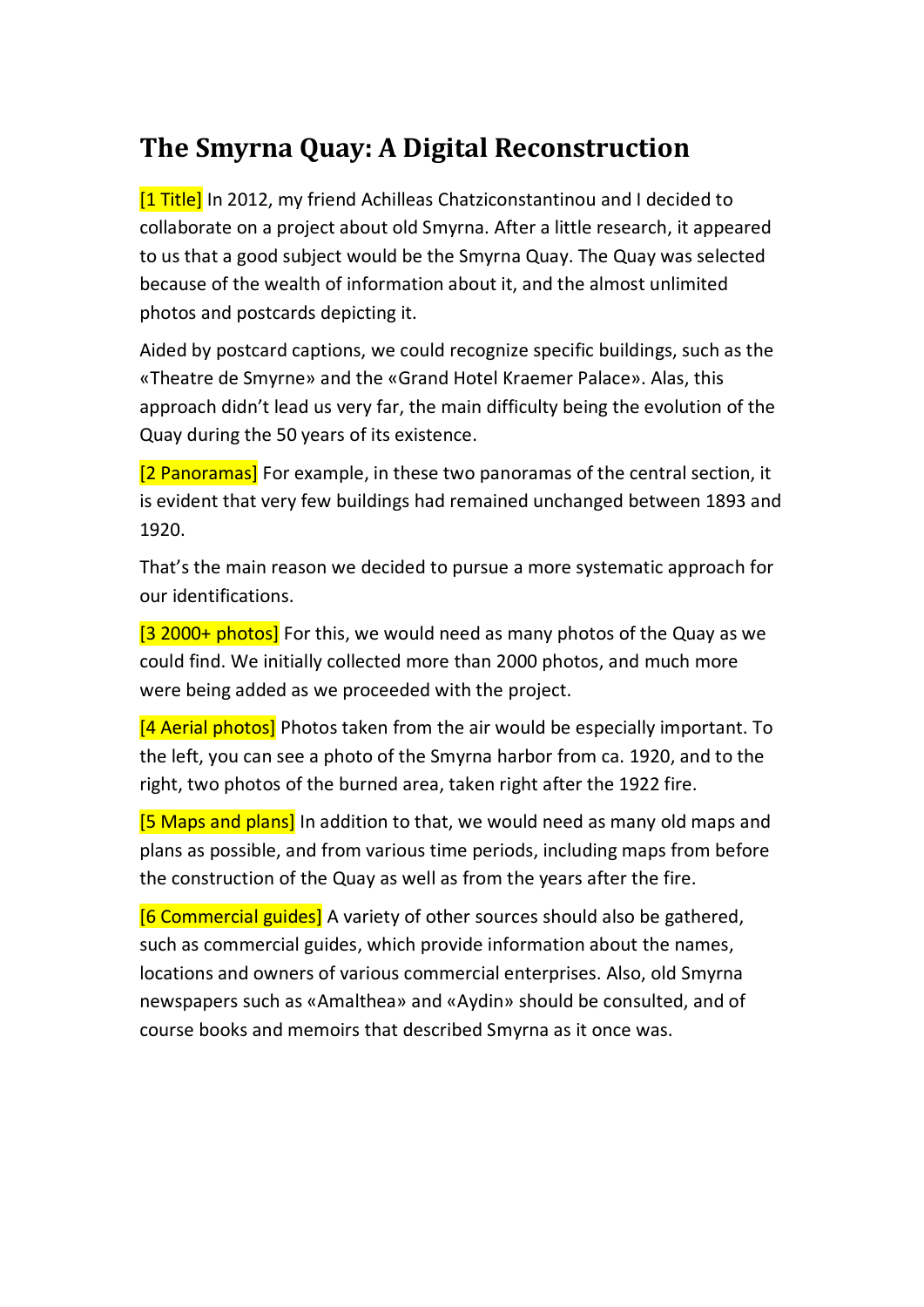[7 Encoding] After gathering a lot of these sources, a first step was to create an index of the entire Quay by dividing it into blocks, and the blocks into plots. A unique label was then allocated to each plot, for example P11 for the building at the left of this picture. At the same time, we tried to assign provisional dates to the photos.

Next, we had to identify the buildings' use, the names of the businesses housed there, and the owners of each individual building. By combining data from photos, maps, commercial guides, newspapers, books and archives, we compiled an ID card for most of the more than 200 buildings on the Quay.

By the way, two of the buildings shown here, P12 and S1, marked in bold, still exist today, but they are almost unrecognizable. P12 is the former Hotel Constantinople, now a ruin a little north of Vali Kazım Dirik Caddesi, while S1 is the current Directorate of Culture and Tourism building.

[8 Panoramas] Our precise goal started to emerge at this point: What we actually wanted was to create something like these panoramas I have shown previously, but encompassing the entire Quay.

[9 Kraemer original] In order to do that we would need clear, front-view pictures of all the buildings' façades. This one of the «Hotel Kraemer» is one of the more usable photos, while others are much more oblique. By using advanced mathematical techniques we were able to transform the pictures to something more acceptable:

[10 Kraemer rectified] On second thought, this result wasn't satisfactory at all. First of all, we didn't have such high quality pictures for all buildings, and even the ones we did have were not all from the same period. Another problem was that of the protruding elements. For example, here the balconies at the left side of the hotel appear skewed, as a result of the picture not being taken from a location directly facing the building.

[11 Kraemer detail] Finally, by using just a single picture, it would be impossible to add details observed in other pictures taken from close up, such as the design of the iron railings visible in this photo. So we concluded that if we were to create a realistic and accurate panorama, we actually had to draw the buildings, by digitally tracing them on the adjusted images we had already generated.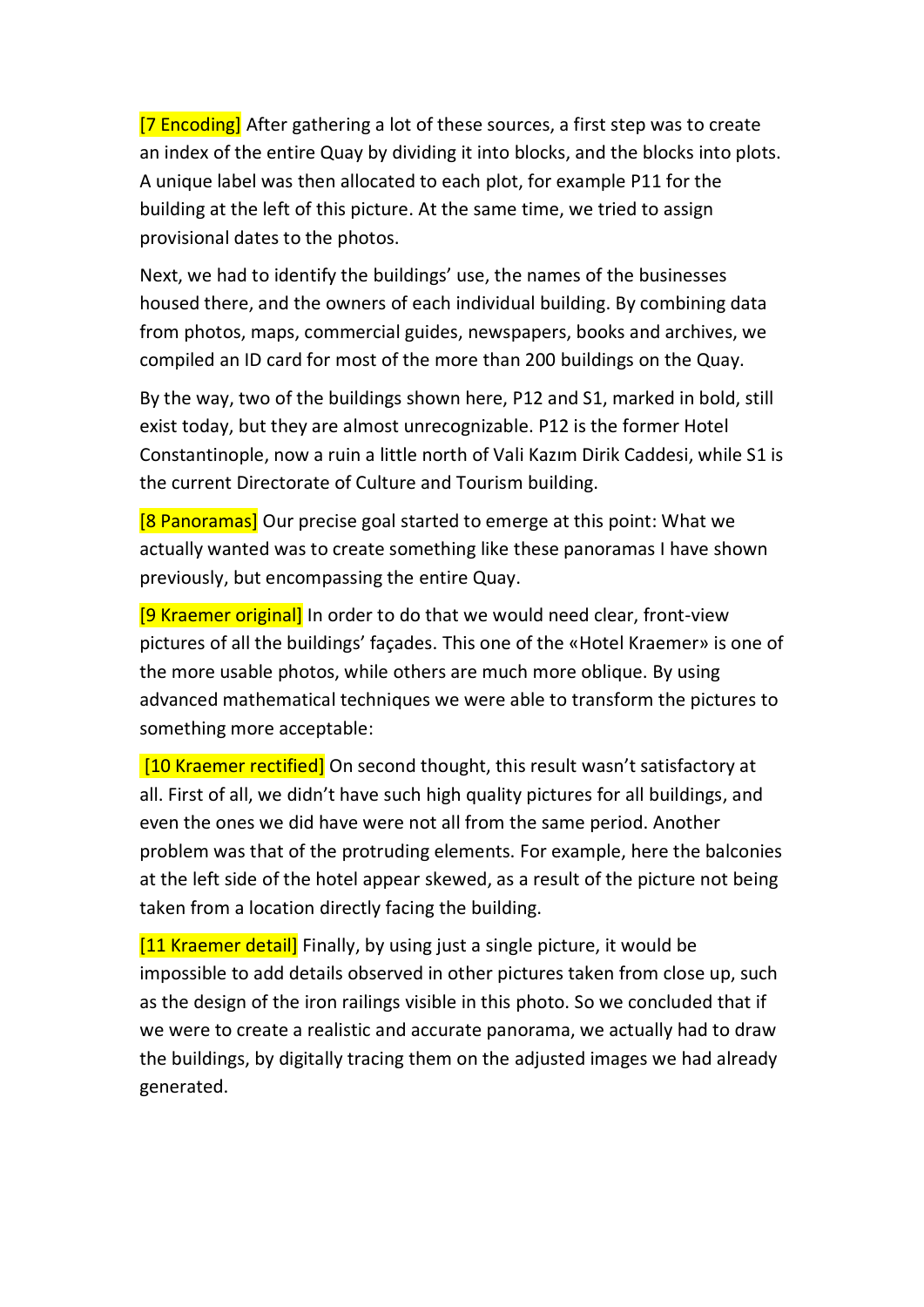## **Hotel La Grande Bretagne**

[12 O14 1889] And now I would like to present one specific case, in order to illustrate the variety of sources and methods we used to reconstruct the past history of the buildings.

Let's move to the inner port, and examine a plot of land being assigned the code O14, which was located at the south corner of the block facing the Pasaport.

This plot was built over quite early, at a time when the whole block featured very few substantial buildings. The remainder of the block was full of small wooden shacks hosting a variety of cafés, taverns and bars.

In this photo, we can barely discern a label over the windows of the first floor of the building.

[13 O14 Jolly-Victora] In another picture from the same period, this label can easily be read, and we learn that the building housed the offices of «G.O. Joly – Victora & Company Limited».

This company was jointly owned by a Levantine of British nationality and a Greek, and it operated most of the barges used to load and unload cargo from larger ships anchored outside of the port. In the 1890's the company went downhill, and was liquidated shortly before 1900.

[14 O14 1905] Logically, the «Joly – Victora» company label is no longer visible in this postcard from the early 1900's. From the 1905 Goad plan at the left we learn the usage of the building at that time: It hosted a restaurant and a grocery store at the front, a wine depot in the middle and a bar at the back.

During the years from 1890 to 1910, this part of the quay was in a process of continuous change: The wooden shacks were being replaced by more permanent constructions, as seen here. In contrast, the building under examination remained unchanged.

 $[150141914]$  In the next picture from the period 1914-22, we can see dramatic changes: The wooden shacks are entirely gone, replaced by a series of hotels. In fact, the next four buildings to the left of our building were at that time hotels, and the same was true for the first three buildings of the block to the right. Even our old building at the corner had been replaced by a new, higher structure, presumably also a hotel, as deduced from the two labels at the first and second floor. The word at the first row of the top label looks like the word «HOTEL», and if we assume that the top label is in French and the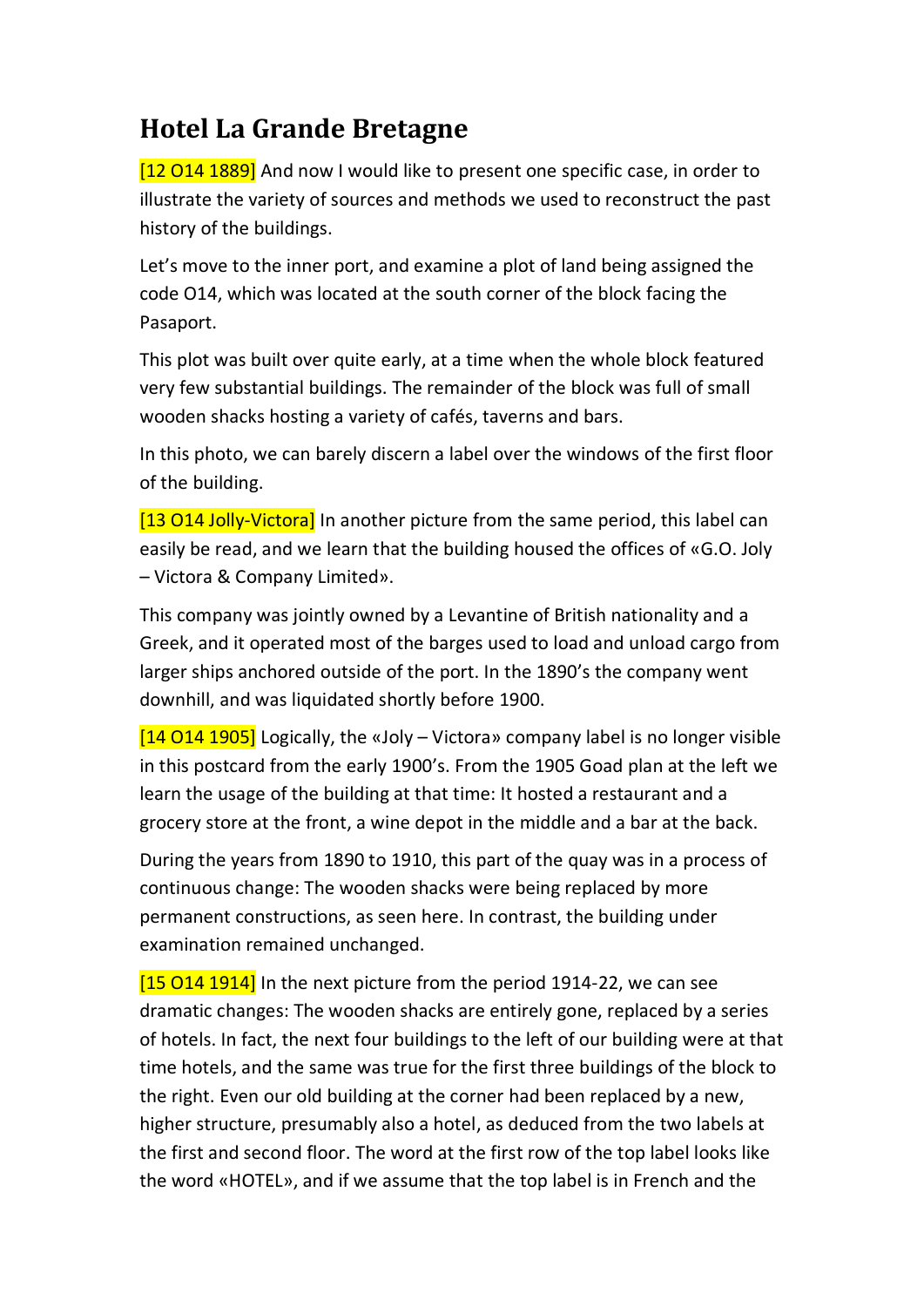bottom one in Greek, then the first row of the bottom label should read «ΞΕΝΟΔΟΧΕΙΟΝ», that is «hotel» in Greek. Unfortunately, the name of the hotel cannot be read.

[16 O14 Commercial guide] To discover the hotel's name required a bit of detective work. Initially, we consulted a 1920 Commercial Guide, published in Greek. If we cross out in red all hotels not at the waterfront, and check in green those of the remainder we already knew their location, only four possible candidates remain, marked in yellow.

Let us now examine the unreadable hotel labels, shown here at bottom. We first tried to fit the word «HOTEL» on the first row of the top label. Using the same letter size, we overlaid the Greek word for «hotel» on the word in the first row of the bottom label, seeing that there is a close fit. We then added the Greek hotel names determined earlier, one at a time, to the next row of the Greek label, always using the same letter size, and we observed that only the name «Η ΜΕΓΑΛΗ ΒΡΕΤΤΑΝΙΑ», meaning «La Grande Bretagne», fitted. All others were too long. In this way, we obtained a provisional name for our hotel.

[17 O14 Amalthea] Research in the press of this period revealed another clue. In the June 16th, 1922 edition of the Greek newspaper «Amalthea», in an advertisement of a steamship company, we read:

«For more information, contact our central agency at Rue d'Alexandrie No. 8, opposite the "Grande Bretagne" hotel».

The hotel at the other side of the road was named «Hotel d'Alexandrie». It is logical, then, that the narrow street between the two hotels had the same name, namely «Rue d'Alexandrie». The central agency of the steamship company should be then at the left side of «Hotel d'Alexandrie», facing our hotel, which thus could be none other than «Hotel La Grande Bretagne».

I presented this case as an example of using clues from old photos, annual commercial guides and the press, in order to arrive at identification. But ironicaly, our efforts proved to be completely unnecessary in the end.

[18 O14 Greek landing] Some time later, we came upon this photo, where the Greek version of the hotel's name is very easily readable!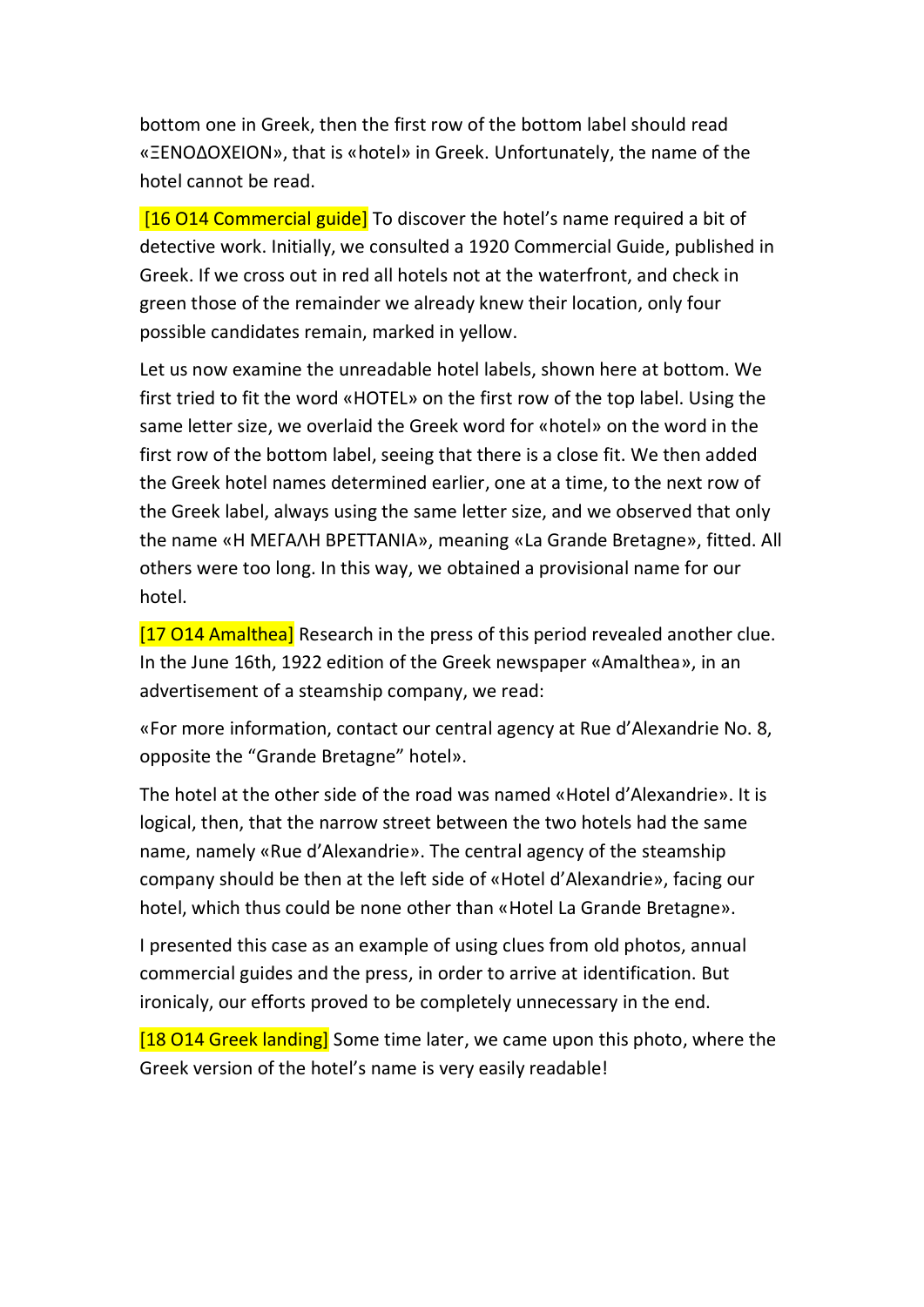[19 O14 Front-view] The next step was to collect many photos of the hotel and transform them to seem as having been taken from directly opposite, using a mathematical technique called orthogonal rectification.

This photo was taken from nearly opposite, therefore it was easy to transform.

[20 O14 Oblique] The next one though was taken from an angle, and the transformation had to be more radical.

[21 O14 Details] Other photos were required to provide architectural details, such as the design of the balcony railings and decorative plaster.

[22 O14 Height-width] A final step before actually drawing the building was determining its relative height and width. This was done by using old and new maps, and, specifically for the height, by comparing it to adjacent buildings.

[23 O14 Drawing 1] Finally, the building was traced over the picture, using appropriate software.

Notice the use of another photo at the upper right corner of the middle picture to add some architectural details.

[24 O14 Drawing 2] The various elements were drawn at separate levels and in the end the walls were painted over.

[25 O14 In place] This is the hotel «La Grande Bretagne» in place, amid adjacent buildings.

[26 O14 3D] The completed façade can be used as a starting point for a 3D drawing. This was accomplished by a group here in İzmir using our drawings, and is viewable at a web site named «İzmir Time Machine».

[27 O14 Location] Where was «La Grande Bretagne» located? If it still existed, the building would be standing here.

[28 Y3] When we had high quality pictures of the buildings, especially from those still existing today, the drawings achieved a high degree of fidelity.

For example, look here at the bell on the top of the Clock Tower, used to signal the hours, and at the Ottoman-type clock to the right.

[29 Book cover] In 2018, after 6 years of research, drawing and writing, the Smyrna Quay book was finally published.